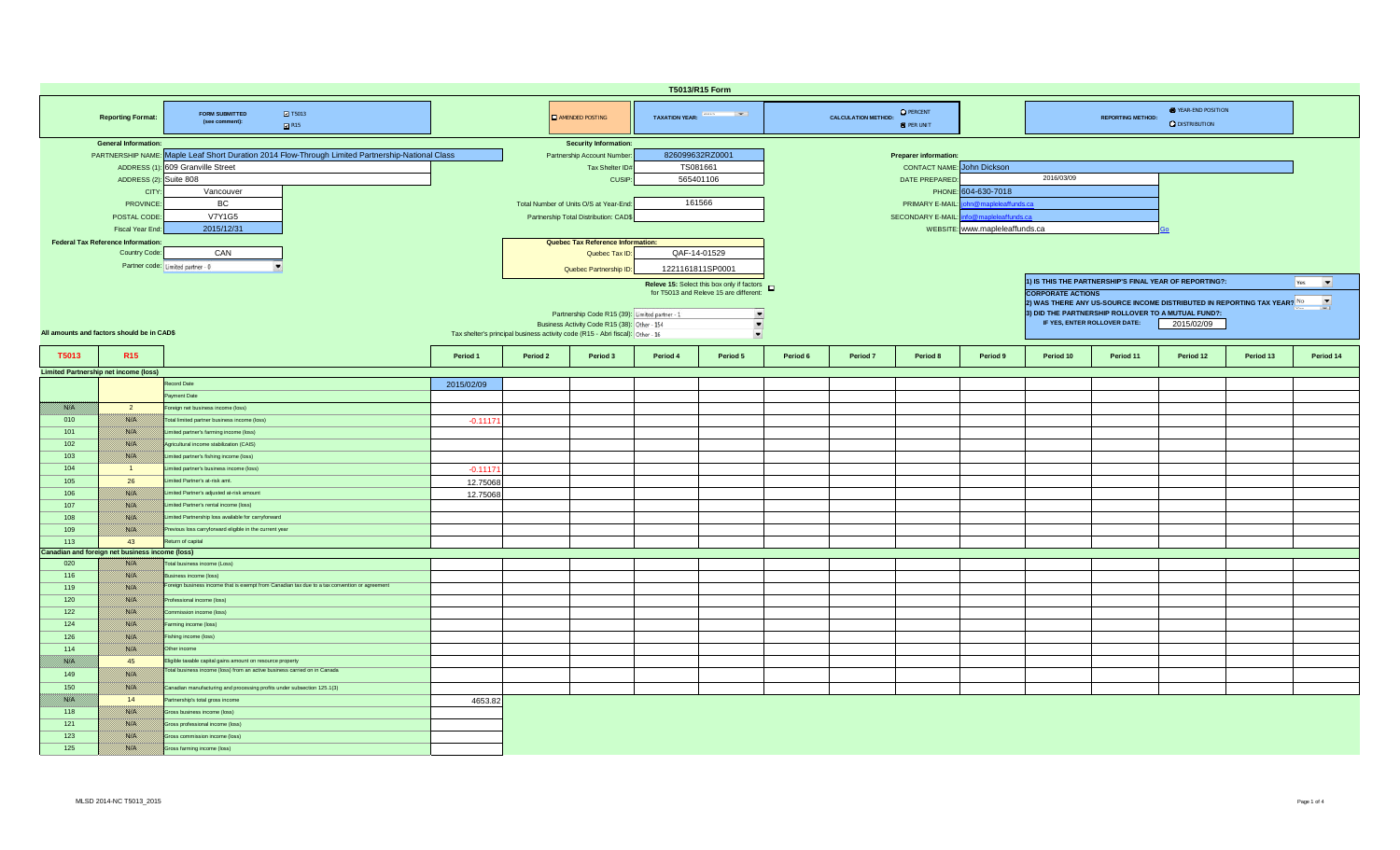| T5013                         | R <sub>15</sub>                                       |                                                                                                 | Period 1 | Period 2 | Period 3 | Period 4 | Period 5 | Period 6 | Period 7 | Period 8 | Period 9 | Period 10 | Period 11 | Period 12 | Period 13 | Period 14 |
|-------------------------------|-------------------------------------------------------|-------------------------------------------------------------------------------------------------|----------|----------|----------|----------|----------|----------|----------|----------|----------|-----------|-----------|-----------|-----------|-----------|
| 127                           |                                                       | Gross fishing income (loss)                                                                     |          |          |          |          |          |          |          |          |          |           |           |           |           |           |
|                               |                                                       | >>> Canadian and foreign net business income (loss) - Jurisdiction Allocation                   |          |          |          |          |          |          |          |          |          |           |           |           |           |           |
| $\overline{\phantom{a}}$      |                                                       |                                                                                                 |          |          |          |          |          |          |          |          |          |           |           |           |           |           |
| $\overline{\phantom{a}}$      |                                                       |                                                                                                 |          |          |          |          |          |          |          |          |          |           |           |           |           |           |
| $\overline{\phantom{a}}$      |                                                       |                                                                                                 |          |          |          |          |          |          |          |          |          |           |           |           |           |           |
| $\blacktriangledown$          |                                                       |                                                                                                 |          |          |          |          |          |          |          |          |          |           |           |           |           |           |
| $\blacktriangledown$          |                                                       |                                                                                                 |          |          |          |          |          |          |          |          |          |           |           |           |           |           |
| $\overline{\phantom{a}}$      |                                                       |                                                                                                 |          |          |          |          |          |          |          |          |          |           |           |           |           |           |
| $\overline{\phantom{a}}$      |                                                       |                                                                                                 |          |          |          |          |          |          |          |          |          |           |           |           |           |           |
|                               | Canadian and foreign investments and carrying charges |                                                                                                 |          |          |          |          |          |          |          |          |          |           |           |           |           |           |
| 110                           | $\overline{\mathbf{3}}$                               | Canadian and foreign net rental income (loss)                                                   |          |          |          |          |          |          |          |          |          |           |           |           |           |           |
| 111                           | $\overline{4}$                                        | Foreign net rental income (loss)                                                                |          |          |          |          |          |          |          |          |          |           |           |           |           |           |
| 112                           | <u> British</u>                                       | Foreign net rental income that is exempt from Canadian tax due to a tax convention or agreement |          |          |          |          |          |          |          |          |          |           |           |           |           |           |
| 117                           | <b>BARTA</b>                                          | Gross Canadian and foreign rental income                                                        |          |          |          |          |          |          |          |          |          |           |           |           |           |           |
| 128                           | $\overline{7}$                                        | terest from Canadian sources                                                                    | 0.02880  |          |          |          |          |          |          |          |          |           |           |           |           |           |
| 146                           | $\overline{7}$                                        | Other investment income                                                                         |          |          |          |          |          |          |          |          |          |           |           |           |           |           |
| 129                           | 6B                                                    | Actual amount of dividends (other than eligible dividends)                                      |          |          |          |          |          |          |          |          |          |           |           |           |           |           |
| 132                           | <b>6A</b>                                             | Actual amount of eligible dividends                                                             |          |          |          |          |          |          |          |          |          |           |           |           |           |           |
| 135                           | 8                                                     | Foreign dividend and interest income                                                            |          |          |          |          |          |          |          |          |          |           |           |           |           |           |
| 137                           | 13                                                    | Business investment loss                                                                        |          |          |          |          |          |          |          |          |          |           |           |           |           |           |
| 145                           | 15B                                                   | Dividend rental arrangement compensation payments                                               |          |          |          |          |          |          |          |          |          |           |           |           |           |           |
| 210                           | <b>15A</b>                                            | Total carrying charges                                                                          |          |          |          |          |          |          |          |          |          |           |           |           |           |           |
|                               |                                                       | >>> Canadian and foreign investments and carrying charges - Jurisdiction allocation             |          |          |          |          |          |          |          |          |          |           |           |           |           |           |
| $\blacktriangledown$          |                                                       |                                                                                                 |          |          |          |          |          |          |          |          |          |           |           |           |           |           |
| $\overline{\phantom{a}}$      |                                                       |                                                                                                 |          |          |          |          |          |          |          |          |          |           |           |           |           |           |
| $\overline{\phantom{a}}$      |                                                       |                                                                                                 |          |          |          |          |          |          |          |          |          |           |           |           |           |           |
| $\overline{\phantom{a}}$      |                                                       |                                                                                                 |          |          |          |          |          |          |          |          |          |           |           |           |           |           |
| $\blacktriangledown$          |                                                       |                                                                                                 |          |          |          |          |          |          |          |          |          |           |           |           |           |           |
| $\overline{\phantom{a}}$      |                                                       |                                                                                                 |          |          |          |          |          |          |          |          |          |           |           |           |           |           |
| Other amounts and information |                                                       |                                                                                                 |          |          |          |          |          |          |          |          |          |           |           |           |           |           |
| 030                           | <b>BATH</b>                                           | Total capital gain (loss)                                                                       | 0.60431  |          |          |          |          |          |          |          |          |           |           |           |           |           |
| 151                           | 10 <sup>°</sup>                                       | Capital gains (losses) [R15: used to calculate the deduction]                                   |          |          |          |          |          |          |          |          |          |           |           |           |           |           |
| 151                           | 12                                                    | Capital gains (losses) [R15: not used to calculate the deduction]                               | 0.60431  |          |          |          |          |          |          |          |          |           |           |           |           |           |
| 159                           | 11                                                    | Capital gains reserve                                                                           |          |          |          |          |          |          |          |          |          |           |           |           |           |           |
| 040                           | 5 <sub>5</sub>                                        | Capital cost allowance                                                                          |          |          |          |          |          |          |          |          |          |           |           |           |           |           |
| <u> Birliy</u>                | 9                                                     | Patronage dividends from a cooperative                                                          |          |          |          |          |          |          |          |          |          |           |           |           |           |           |
| <u> British</u>               | 16                                                    | Quebec income tax withheld at source                                                            |          |          |          |          |          |          |          |          |          |           |           |           |           |           |
| <u> British</u>               | 34                                                    | R15: Exploration expenses - Northern Quebec                                                     |          |          |          |          |          |          |          |          |          |           |           |           |           |           |
| <u> Birth</u>                 | 21B                                                   | vestment tax credit (R15 only: Other Property)                                                  |          |          |          |          |          |          |          |          |          |           |           |           |           |           |
| <u>filman</u>                 | 24A                                                   | Member Corp's share of debt                                                                     |          |          |          |          |          |          |          |          |          |           |           |           |           |           |
| BANG K                        | 24B                                                   | Member Corp's share of qualified property                                                       |          |          |          |          |          |          |          |          |          |           |           |           |           |           |
| //www                         | <b>24C</b>                                            | Member Corp's share of total assets                                                             |          |          |          |          |          |          |          |          |          |           |           |           |           |           |
| film ann a                    | 27                                                    | Limited Partnership Loss                                                                        |          |          |          |          |          |          |          |          |          |           |           |           |           |           |
| Birth M                       | 32                                                    | Exploration exp. Incurred in Quebec                                                             |          |          |          |          |          |          |          |          |          |           |           |           |           |           |
| <u> British</u>               | 33                                                    | Surface mining/oil&gas exploration exp. in Quebec                                               |          |          |          |          |          |          |          |          |          |           |           |           |           |           |
| <u>filman</u>                 | $35 - 28$                                             | Amt. Of assistance corresponding to exp. Reported in 28 on R15                                  |          |          |          |          |          |          |          |          |          |           |           |           |           |           |
| //www                         | $35 - 29$                                             | Amt. Of assistance corresponding to exp. Reported in 30 on R15                                  |          |          |          |          |          |          |          |          |          |           |           |           |           |           |
| <u> British</u>               | $35 - 30$                                             | Amt. Of assistance corresponding to exp. Reported in 32 on R15                                  |          |          |          |          |          |          |          |          |          |           |           |           |           |           |
| <u> Birth</u>                 | $35 - 32$                                             | Amt. Of assistance corresponding to exp. Reported in 33 on R15                                  |          |          |          |          |          |          |          |          |          |           |           |           |           |           |
| BAKT S                        | $35 - 33$                                             | Amt. Of assistance corresponding to exp. Reported in 33 on R15                                  |          |          |          |          |          |          |          |          |          |           |           |           |           |           |
| <u> British</u>               | $35 - 34$                                             | Research amt. of assistance corresponding to exp. Reported in 34 on R15                         |          |          |          |          |          |          |          |          |          |           |           |           |           |           |
| //www                         | 42                                                    | Percentage of business carried on in Quebec by the partnership                                  |          |          |          |          |          |          |          |          |          |           |           |           |           |           |
| 171                           | 17                                                    | Foreign tax paid on non-business income                                                         |          |          |          |          |          |          |          |          |          |           |           |           |           |           |
| 172                           | 18                                                    | Foreign tax paid on business income                                                             |          |          |          |          |          |          |          |          |          |           |           |           |           |           |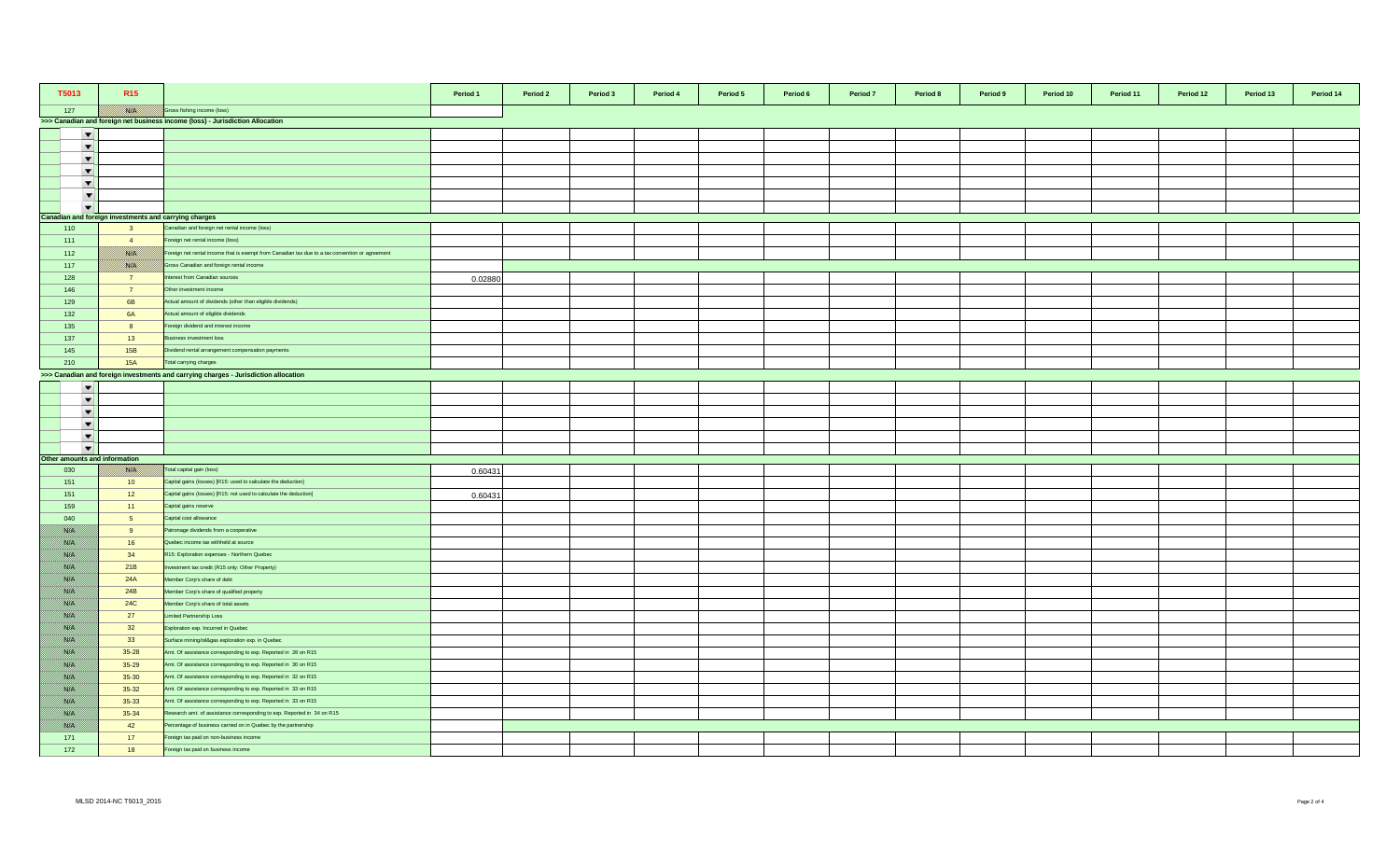| T5013                          | R <sub>15</sub> |                                                                       | Period 1 | Period 2 | Period 3 | Period 4 | Period 5 | Period 6 | Period 7 | Period 8 | Period 9 | Period 10 | Period 11 | Period 12 | Period 13 | Period 14 |
|--------------------------------|-----------------|-----------------------------------------------------------------------|----------|----------|----------|----------|----------|----------|----------|----------|----------|-----------|-----------|-----------|-----------|-----------|
| 173                            | 28              | Cdn Exploration Expenses (CEE)                                        |          |          |          |          |          |          |          |          |          |           |           |           |           |           |
| 174                            | 29              | Cdn Development expenses (CDE)                                        |          |          |          |          |          |          |          |          |          |           |           |           |           |           |
| 175                            | 30              | Cdn Oil and gas property exp (COPGE)                                  |          |          |          |          |          |          |          |          |          |           |           |           |           |           |
| 176                            | 31              | Foreign exploration and development expenses (FEDE)                   |          |          |          |          |          |          |          |          |          |           |           |           |           |           |
| 182                            | 19              | Eligible amount of charitable donations                               |          |          |          |          |          |          |          |          |          |           |           |           |           |           |
| 183                            | 20              | Eligible amount of cultural and ecological gifts                      |          |          |          |          |          |          |          |          |          |           |           |           |           |           |
|                                |                 | >>> Other amounts and information - Jurisdiction allocation           |          |          |          |          |          |          |          |          |          |           |           |           |           |           |
| $\overline{\phantom{a}}$       |                 |                                                                       |          |          |          |          |          |          |          |          |          |           |           |           |           |           |
| $\overline{\phantom{a}}$       |                 |                                                                       |          |          |          |          |          |          |          |          |          |           |           |           |           |           |
| $\overline{\phantom{a}}$       |                 |                                                                       |          |          |          |          |          |          |          |          |          |           |           |           |           |           |
| $\overline{\phantom{a}}$       |                 |                                                                       |          |          |          |          |          |          |          |          |          |           |           |           |           |           |
| $\overline{\phantom{a}}$       |                 |                                                                       |          |          |          |          |          |          |          |          |          |           |           |           |           |           |
| $\overline{\phantom{a}}$       |                 |                                                                       |          |          |          |          |          |          |          |          |          |           |           |           |           |           |
| $\overline{\phantom{a}}$       |                 |                                                                       |          |          |          |          |          |          |          |          |          |           |           |           |           |           |
| $\overline{\phantom{a}}$       |                 |                                                                       |          |          |          |          |          |          |          |          |          |           |           |           |           |           |
| $\blacktriangledown$           |                 |                                                                       |          |          |          |          |          |          |          |          |          |           |           |           |           |           |
|                                |                 | Renounced Canadian exploration and development expenses               |          |          |          |          |          |          |          |          |          |           |           |           |           |           |
| 190                            | 60              | Cdn exploration expense - renunciation                                |          |          |          |          |          |          |          |          |          |           |           |           |           |           |
| 191                            | 61              | Cdn development expense - renunciation                                |          |          |          |          |          |          |          |          |          |           |           |           |           |           |
| 192                            | <u> Karlin</u>  | Cdn exploration expense - assistance                                  |          |          |          |          |          |          |          |          |          |           |           |           |           |           |
| 193                            |                 | Cdn development expense - assistance                                  |          |          |          |          |          |          |          |          |          |           |           |           |           |           |
| 196                            |                 | Reduction - Portion subject int. free                                 |          |          |          |          |          |          |          |          |          |           |           |           |           |           |
| 194                            |                 | Amount - Exp qualifying for ITC                                       |          |          |          |          |          |          |          |          |          |           |           |           |           |           |
| 195                            | <u> ISSUS I</u> | mount - Portion subject int. free                                     |          |          |          |          |          |          |          |          |          |           |           |           |           |           |
| 197                            | <u> Karlin</u>  | BC - Expenses - Tax Credit                                            |          |          |          |          |          |          |          |          |          |           |           |           |           |           |
| 198                            |                 | SK - Expenses - Tax Credit                                            |          |          |          |          |          |          |          |          |          |           |           |           |           |           |
| 199                            |                 | MB - Expenses - Tax Credit                                            |          |          |          |          |          |          |          |          |          |           |           |           |           |           |
| 200                            | USSA S          | ON - Expenses - Tax Credit                                            |          |          |          |          |          |          |          |          |          |           |           |           |           |           |
| film an                        | 62              | Quebec Exploration Expense                                            |          |          |          |          |          |          |          |          |          |           |           |           |           |           |
| <u> Birth I</u>                | 63              | Quebec surface mining exploration or oil and gas exploration expenses |          |          |          |          |          |          |          |          |          |           |           |           |           |           |
| <u> British</u>                | 64              | Exploration expenses - Northern Quebec                                |          |          |          |          |          |          |          |          |          |           |           |           |           |           |
| <u> Wisselri</u>               | 65              | Security issues expenses                                              |          |          |          |          |          |          |          |          |          |           |           |           |           |           |
| 78. S                          | 66-60           | Amt. of assistance corresponding to exp. reported in 60               |          |          |          |          |          |          |          |          |          |           |           |           |           |           |
| film an                        | 66-61           | Amt. of assistance corresponding to exp. reported in 61               |          |          |          |          |          |          |          |          |          |           |           |           |           |           |
| <u>filman</u>                  | 66-62           | Amt. of assistance corresponding to exp. reported in 62               |          |          |          |          |          |          |          |          |          |           |           |           |           |           |
| <u> Biblioth</u>               | 66-63           | Amt. of assistance corresponding to exp. reported in 63               |          |          |          |          |          |          |          |          |          |           |           |           |           |           |
|                                | 66-64           | Amt. of assistance corresponding to exp. reported in 64               |          |          |          |          |          |          |          |          |          |           |           |           |           |           |
| <b>Tax Shelter Information</b> |                 |                                                                       |          |          |          |          |          |          |          |          |          |           |           |           |           |           |
| 201                            | 50              | lumber of units acquired                                              |          |          |          |          |          |          |          |          |          |           |           |           |           |           |
| 202                            | 51              | Cost per unit                                                         | 25.00000 |          |          |          |          |          |          |          |          |           |           |           |           |           |
| 203                            | 52              | Total cost of units                                                   |          |          |          |          |          |          |          |          |          |           |           |           |           |           |
|                                | 53              | imited-recourse amounts                                               |          |          |          |          |          |          |          |          |          |           |           |           |           |           |
|                                | 54              | At-risk adjustment                                                    |          |          |          |          |          |          |          |          |          |           |           |           |           |           |
| 204                            | 55              | Other indirect reductions                                             |          |          |          |          |          |          |          |          |          |           |           |           |           |           |
|                                |                 | >>T5013 Other Information Boxes with no calculation - text and dates  |          |          |          |          |          |          |          |          |          |           |           |           |           |           |
| $\blacktriangledown$           |                 |                                                                       |          |          |          |          |          |          |          |          |          |           |           |           |           |           |
| $\blacktriangledown$           | film an         |                                                                       |          |          |          |          |          |          |          |          |          |           |           |           |           |           |